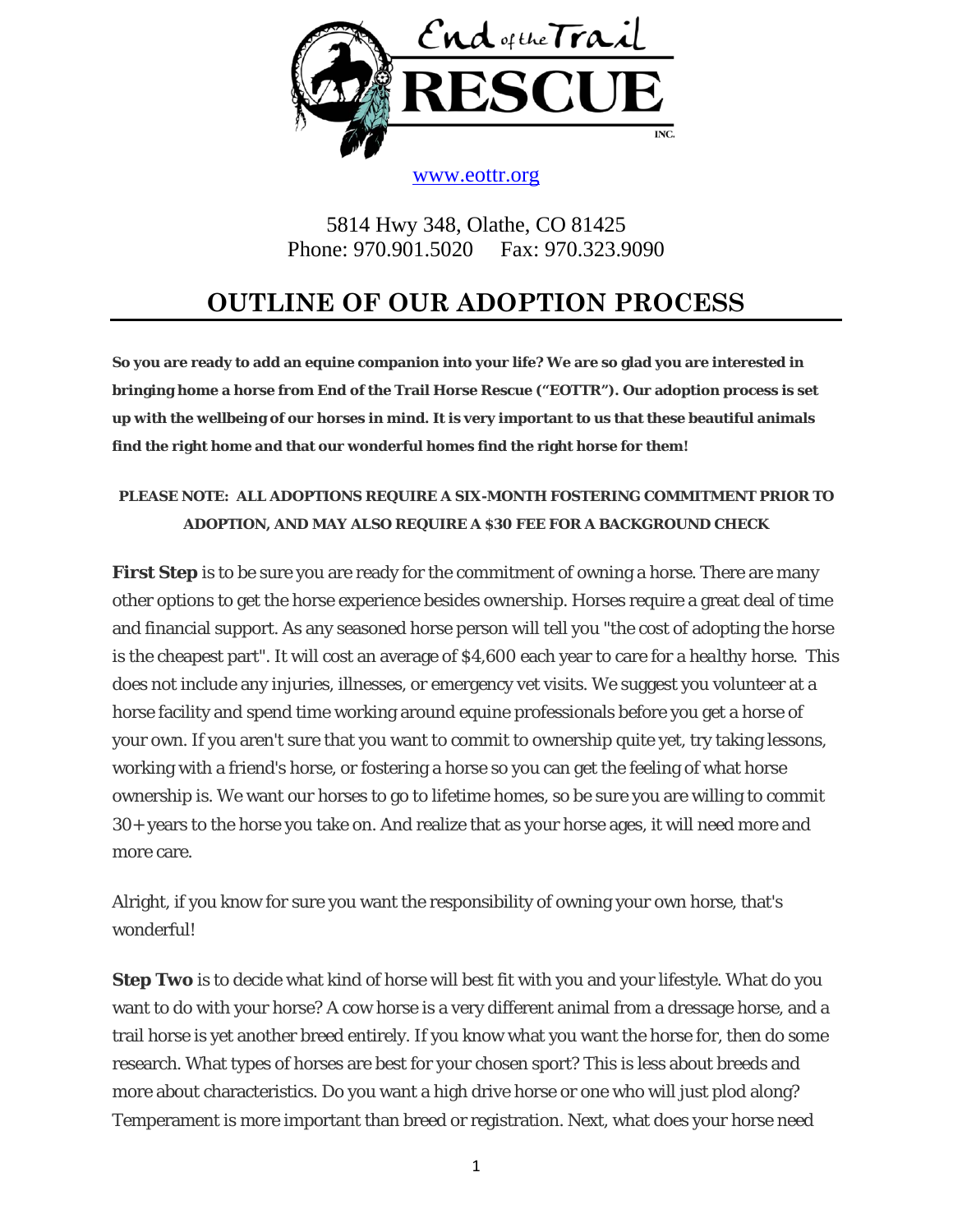physically? A large rider will need a larger horse, someone who rides daily will need a different type of horse than someone who rides once a month. **Please note that adopters are prohibited from using the horse for purposes of professional rodeo, barrel racing, horse racing, or other similar commercial purposes.**

**Step Three** consists of filling out our Adoption Survey and emailing it to us (info@EOTTR.org) or dropping it off at our facility (by appointment only). This Adoption Survey will help us to match you with a horse that fits your needs. Be aware that we are a rescue and we can't just generate the perfect horse but this does give us a jumping off point. We will select a number of horses we feel would make a good fit for you. If we do not have a horse in our care that matches your needs, we can refer you to someone else, or if someone contacts us with a horse that would be a good match, we can pass you that information.

**Step Four** will be when you meet the horses. After you have submitted your Adoption Survey, please give us a call at 970-901-5020 to set up an appointment with the Barn Manager/tranier. We will have you come out and introduce you to the horses we feel would be a good match. From this point you will have some time to interact with each of these horses. If you find one or two horses that you connect with and want to move forward with the process of considering adoption, then in

**Step Five** you will fill out a Foster Application (as stated above, there is a mandatory six-month fostering period prior to finalizing all adoptions). As part of the process of approving your Foster Application, we will do a facility check of where the horse will be housed. Here are the housing requirements:

## The Horse Must Be Provided With

- Adequate Shelter (three sided run-ins are sufficient)
- A safe Enclosure (prefer pasture, dry lot, etc)
	- o Enough space to move around comfortably and to lay down
	- $\circ$  Safe, horse proof fences (we prefer you do not have barbed wire and that all tee posts are capped)
- Access to fresh clean water 24/7
- Access to high quality feed fitting the dietary needs of the individual horse.

The horse must be housed with at least one companion at all times. Once your Foster Application is approved, then in

**Step Six** you will be asked to work consistently at EOTTR with the horse(s) you are interested in adopting before you begin fostering the horse at your property. We recommend at least once a week (if you are a current volunteer, working with the horse you are interested in must be kept